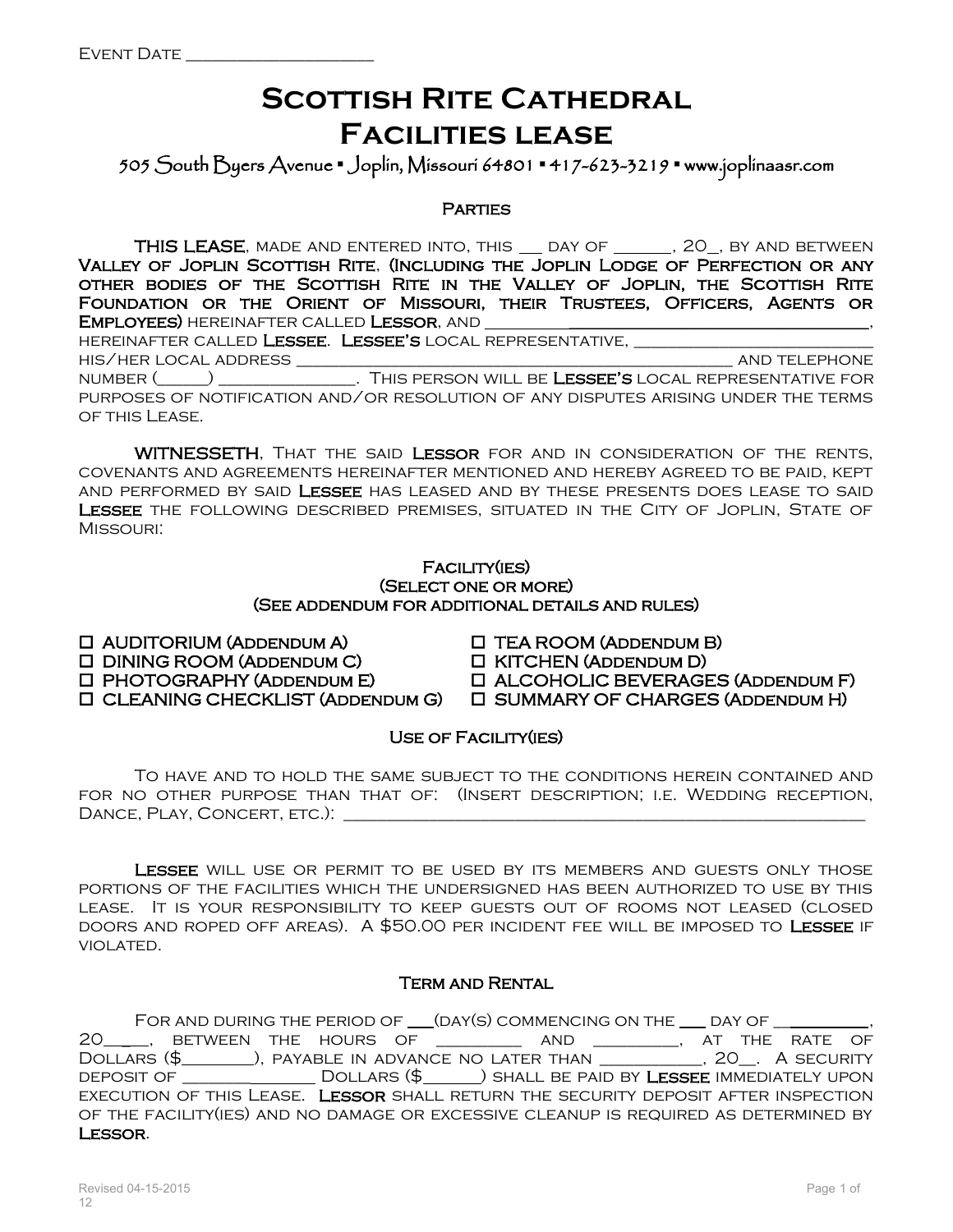Unless Lessee has previously arranged in writing for the Lessor to clean the premises, Lessee, prior to leaving the premises, is responsible to see that all trash and debris are deposited in the outside dumpster on the northeast corner of the property. The facility must be cleaned as prescribed on the Addendum G, Cleaning Checklist attached to this contract and incorporated herein by reference. Be sure to read each item, initial the requirement as completed and give a copy to the office to be attached to renter's signed contract. Upon inspection by the attendant of the building of the areas used, if the cleaning has been satisfactorily accomplished, the cleaning deposit will be refunded within five (5) business days of the inspection.

In the event of damage or excessive cleanup, the actual cost of repair or cleanup to Lessor shall be deducted from the security deposit and the balance, if any, returned. Lessee shall be responsible for any amount of the actual cost of damage or excessive cleanup beyond the security deposit directly to Lessor, payable immediately upon presentation of an itemized statement to Lessee or Lessee's local representative.

IN THE EVENT OF CANCELLATION OF THE EVENT BY WRITTEN NOTIFICATION FROM THE Lessee at least One Hundred Eighty (180) days prior to the event and with the written consent of Lessor, the full deposit shall be refunded. Refund of the deposit or any portion thereof due to cancellation with less than one hundred eighty (180) day's notice shall be at the sole discretion of the Lessor.

A Fifteen Dollar (\$15.00) per hour fee will be charged for opening and closing the building, attendance during an event and the inspection of the building for cleaning and damage determination. These charges shall apply to times after normal weekday business hours and any weekend requirements. These fees shall be paid directly to the Attendant of the Building as designated by Lessor.

#### Assignment or Sub-Letting

This Lease is not assignable, nor shall said facility(ies) or any part thereof be sublet, used or permitted to be used for any purpose other than that set forth ABOVE WITHOUT THE WRITTEN CONSENT OF THE LESSOR ENDORSED HEREON; AND IF THIS LEASE is assigned or the premises or any part thereof sublet without the written consent of the Lessor, this Lease may be cancelled at the option of the Lessor. Any assignment of this Lease or subletting of said facility(ies) or any part thereof with THE WRITTEN CONSENT OF THE LESSOR SHALL NOT OPERATE TO RELEASE THE LESSEE FROM THE fulfillment on Lessee's part of the covenants and agreements herein contained to be by said Lessee performed, nor authorize any subsequent assignment or subletting WITHOUT THE WRITTEN CONSENT OF THE LESSOR.

#### Damage to Property

Lessor shall not be liable to said Lessee or any other person or corporation, including employees, for any damage to their person or property caused by water, rain, snow, frost, fire, storm and accidents, or by breakage, stoppage or leakage of water, gas, heating and sewer pipes or plumbing, upon, about or adjacent to said premises.

LESSEE WILL INDEMNIFY AND HOLD LESSOR HARMLESS FROM ANY CLAIM OR JUDGMENT, including attorney's fees and costs incurred in defense thereof made or entered against Lessor as a result of damage or injury arising from Lessee's use of the facilities.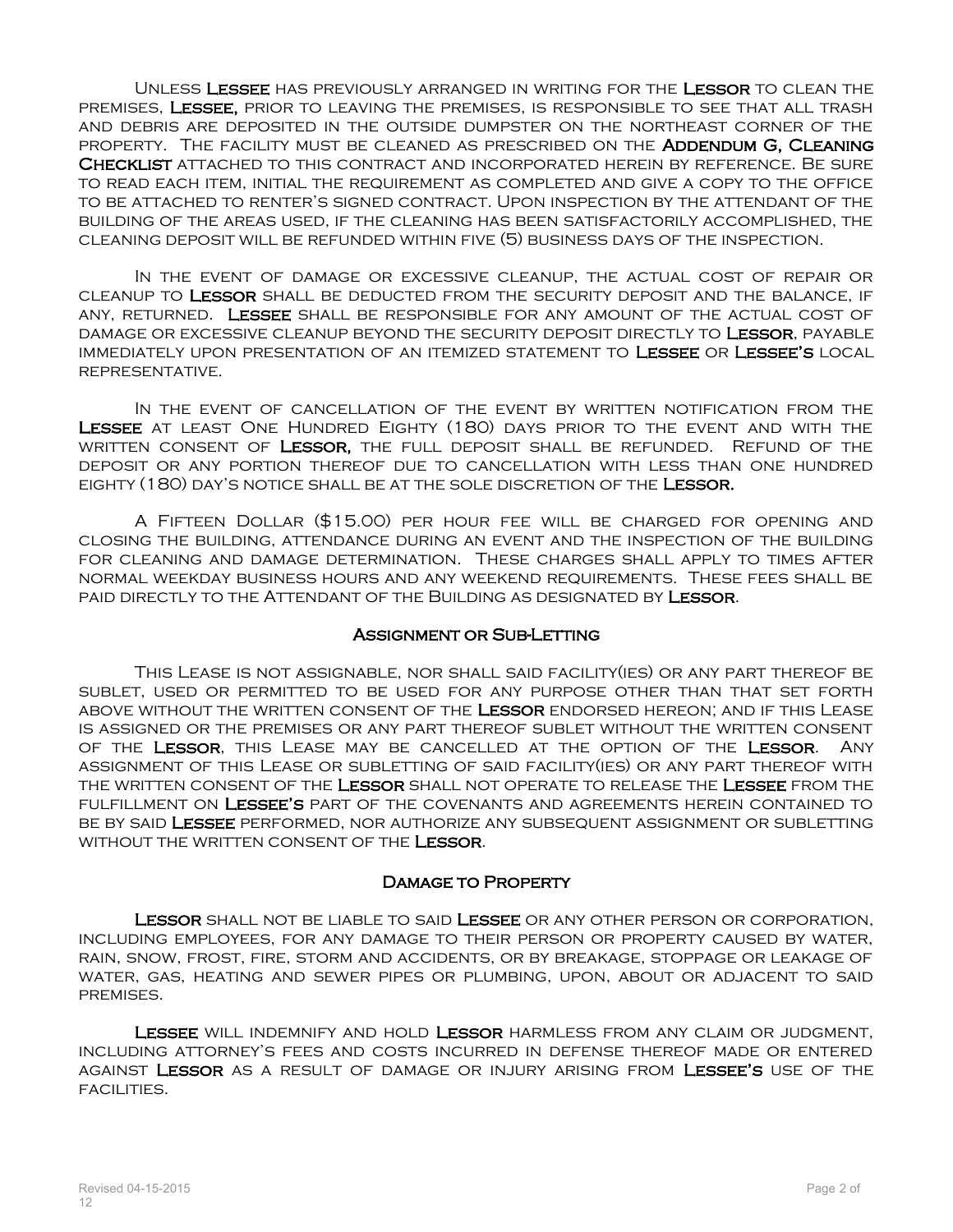### 1. Decorating:

- Lessee may decorate the week prior to the event during regular business hours (Wednesday – Thursday from 8:00am to 4:00pm, or Fridays from 8:00am to 12:00 noon) at NO CHARGE. After hours, Saturdays and Sundays are nonregular business hours.
- Nothing shall be attached to walls, banisters or columns in any manner other than by use of string or putty. No tacks, nails, tape, etc shall be used that could damage any surface.
- **NO GLITTER IS ALLOWED ANYWHERE WITHIN THE FACILITY.**
- **DELIVERIES ARE ALLOWED DURING REGULAR OFFICE HOURS DURING THE WEEK. LESSOR** is not responsible for any items brought into the building or left in the building. All items must be removed at the close of the event unless prior arrangements have been made in writing.

### 2. ATTENDANT OF THE BUILDING

It is Lessee's responsibility to arrange with Lessor's "Attendant of the Building" working the event for the hours that the Attendant will be needed for the preparation and set-up of the event and during the event. It is understood that the Attendant will be necessary for any times after regular business hours as set out above. Set-up instructions and layout must be submitted to the Office for approval no later than 14 business days prior to THE EVENT.

LESSEE WILL KEEP THE ATTENDANT OF THE BUILDING INFORMED WHEN ENTERING OR leaving the building. Lessee will not open any exterior doors of the building other than the ones opened by the Attendant of the Building in charge during THE USE BY LESSEE. LESSEE WILL NOT ADMIT OR PERMIT TO BE ADMITTED ONTO THE premises any person not a member or guest of the Lessee.

### No Constructive Waiver

If Lessee should default in any of the provisions of this Lease and Lessor accepts rents or otherwise waives that default, no waiver of that default, shall waive any subsequent default or breach of any condition of this Lease, nor shall any consent by the Lessor to any assignment or subletting of said premises, or any part thereof, be held to waive or release any assignee or sub-lessee from any of the foregoing conditions or covenants as against the assignee or sub-lessee but every such assignee and sub-lessee shall be liable to Lessor just as the original Lessee would be under this Lease. In the event of any such approved assignment or sublease, it shall be the responsibility of the Lessee to provide the assignee or sublessee with a copy of this Lease and fully advise that party of their responsibilities under this Lease.

WHENEVER THE WORD "LESSEE" IS USED HEREIN IT SHALL INCLUDE THE HEIRS, executors, administrators, successors, assigns or legal representatives of the Lessee and the word "Lessee" shall include single and plural, individual or corporation, subject always to the restrictions herein contained, as to subletting or assignment of the Lease.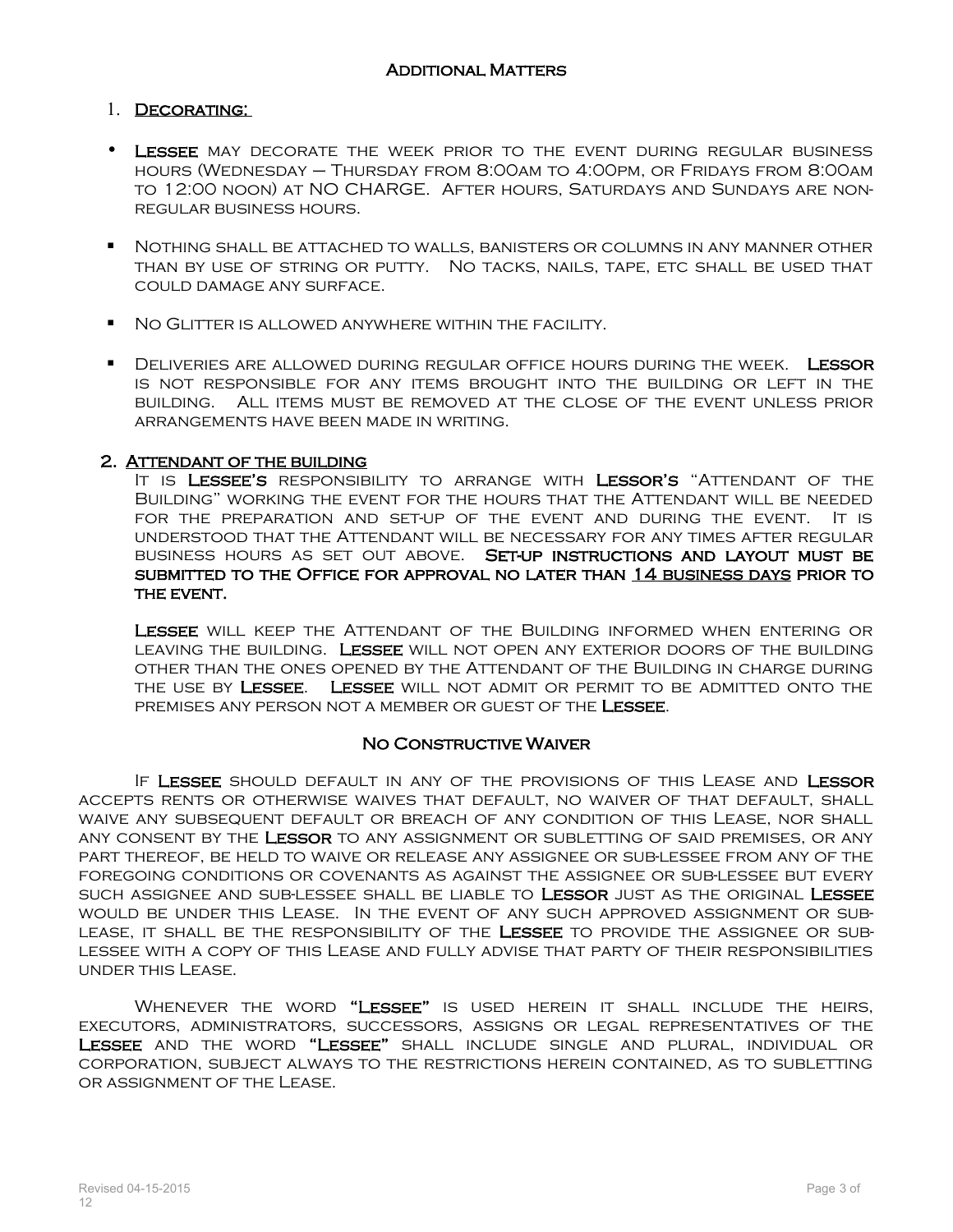### **ENTIRE AGREEMENT**

This Lease, including any attached addendums noted upon the first page of this Lease, contains the entire agreement of the parties. No modification, amendment, or waiver of any of the provisions of this Lease shall be effective unless in writing specifically referring to this Lease, any addendum to the lease or any specific provision of this Lease and signed by both parties. Any and all special requests or agreements must be in writing signed by both parties and attached to this Lease. Any agreement by Lessor for the use of candles, chocolate machines and fountains of any type, or any programs which include dancers or performers of any type must also be in writing, signed by all Parties and attached to this Lease.

We are very proud of the Scottish Rite Cathedral which is on the City, State, and National Historical Registries. We are happy to be able to open it to the public for special events. We are grateful you have chosen this beautiful Cathedral for your event and will work with you to make your memories of this event special.

Valley of Joplin Scottish Rite

BY: DATE

I hereby acknowledge that I have read and fully understand all of the terms and conditions set forth above, in any attached Addendum and any questions that I may have had have been fully explained to my satisfaction.

The undersigned acknowledges that they have authority to execute this document on behalf of any company or corporate body that may be a party to this Agreement.

By: DATE

(Printed Name)\_\_\_\_\_\_\_\_\_\_\_\_\_\_\_\_\_\_\_\_\_\_\_\_\_\_\_\_\_, Lessee

\_\_\_\_\_\_\_\_\_\_\_\_\_\_\_\_\_\_\_\_\_\_\_\_\_\_\_\_\_\_\_\_\_\_\_\_\_\_\_\_\_\_\_\_\_\_\_\_\_\_\_\_\_

\_\_\_\_\_\_\_\_\_\_\_\_\_\_\_\_\_\_\_\_\_\_\_\_\_\_\_\_\_\_\_\_\_\_\_\_\_\_\_\_\_\_\_\_

\_\_\_\_\_\_\_\_\_\_\_\_\_\_\_\_\_\_\_\_\_\_\_\_\_\_\_\_\_\_\_\_\_\_\_\_\_\_\_\_\_\_\_\_

Business Name/Organization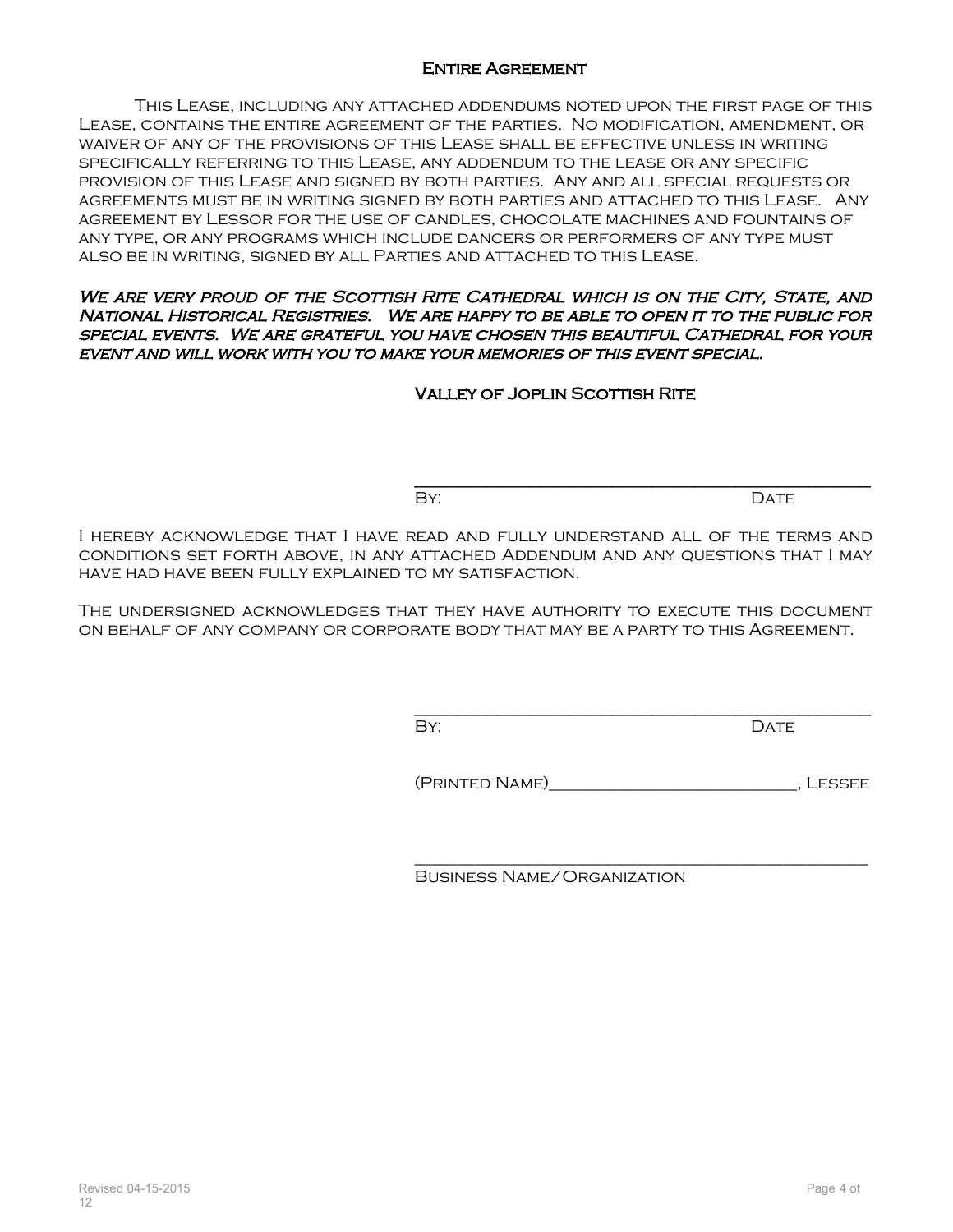## ADDENDUM A AUDITORIUM

### AUDITORIUM \$550.00 (Room Only)

- Cleaning and property damage deposit of \$1000.00
- $\triangleright$  Deposit is refundable if there is no damage and the facilities are cleaned.
- $MAXIMUM SEATING CAPACITY = 385 PEOPLE.$ 
	- o Up to 100 extra wooden moveable chairs can be set up and removed for an additional \$1.00 per chair.
	- o 138 theater seats on lower level.
	- o 147 theater seats on upper balcony level.
- Use of stage is allowed in front of closed stage curtain only.
- **STAGE CURTAINS MUST ALWAYS REMAIN CLOSED UNLESS USING BACKDROPS.**
- Use of backdrops \$100.00.
- Use of north and south Lodge Rooms is allowed for dressing.
- **USE OF PIANO IS ALLOWED AT NO CHARGE.**
- Organist available upon request for \$50.00 per hour.
- Sound Technician available \$150.00.
- No furniture may be moved from another room except for additional wooden chairs that are rented and moved by Lessor.
- Plastic must be used under all candelabra and only dripless candles are allowed.
- No food or drink is allowed at any time anywhere on the top floor. \$50.00 per incident fee will apply.
- No use of tobacco is allowed in the building. \$50.00 per incident fee will apply.
- **NO SPOTLIGHT IS AVAILABLE.**

#### Auditorium Charges Worksheet

- $\textbf{\$}$   $\Box$  Auditorium Floor Rental \$550.00
- \$ \_\_\_\_\_\_\_\_\_\_\_\_ Extra Wooden Chairs at \$1.00 each x \_\_\_\_\_\_ Chairs
- $\$\quad$
- $\$\_\_$
- \$ \_\_\_\_\_\_\_\_\_\_\_\_ Organist \$50.00
- $$$   $\Box$   $\Box$  Sound Technician \$150.00
- $\$\$  TOTAL AUDITORIUM CHARGES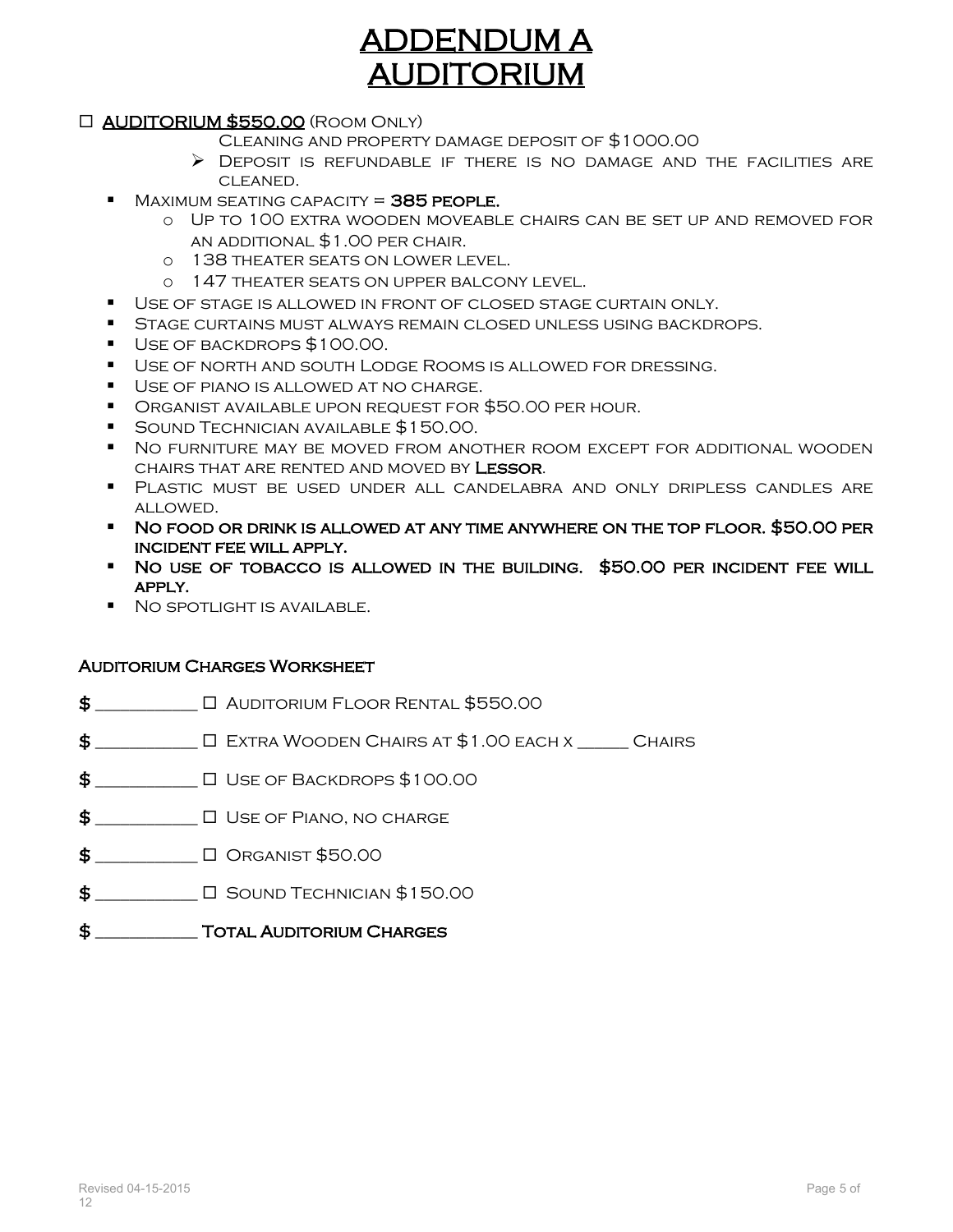# ADDENDUM B TEA ROOM

### TEA ROOM \$550.00 (Room Only)

- Cleaning and property damage deposit of \$1000.00
- $\triangleright$  Deposit is refundable if there is no damage and the facilities are cleaned.
- Use of Tea Room as normally set up daily.
- $MAXIMUM SEATING CAPACITY = 100 PEDPLE.$ 
	- o STACKING METAL CHAIRS CAN BE SET UP AND TAKEN DOWN BY LESSOR: \$2.00 PER CHAIR.
- **USE OF PIANO IS ALLOWED AT NO CHARGE.**
- Use of Wicker Room, Ladies' and Men's restrooms for dressing is allowed.
- Piano, organ and antique tables are not to be moved or sat upon.
- No furniture may be moved from another room.
- No food or drink is allowed at anytime, anywhere on main level of building unless specifically arranged pursuant to Addendum F. \$50.00 per incident fee WILL APPLY.
- No use of tobacco is allowed in building. \$50.00 per incident fee will apply.
- Greenery may be used but not taken from the Cathedral.
- Billiards Room is off limits to all except for use of Men's restroom.
- Plastic must be used under all candelabra and only dripless candles are allowed.
- **LESSOR'S** CANDELABRA ARE NOT TO BE USED TO BURN CANDLES.
- **LIBRARIES ARE OFF LIMITS.**

### Tea Room Charges Worksheet

- $\frac{1}{2}$   $\Box$  Tea Room Floor Rental \$550.00
- $\texttt{\$}$   $\Box$  Stacking Metal Chairs at \$2.00 each x  $\Box$  Chairs
- $\sharp$   $\square$  Use of Piano, no charge
- \$ \_\_\_\_\_\_\_\_\_\_\_\_ Total Tea Room Charges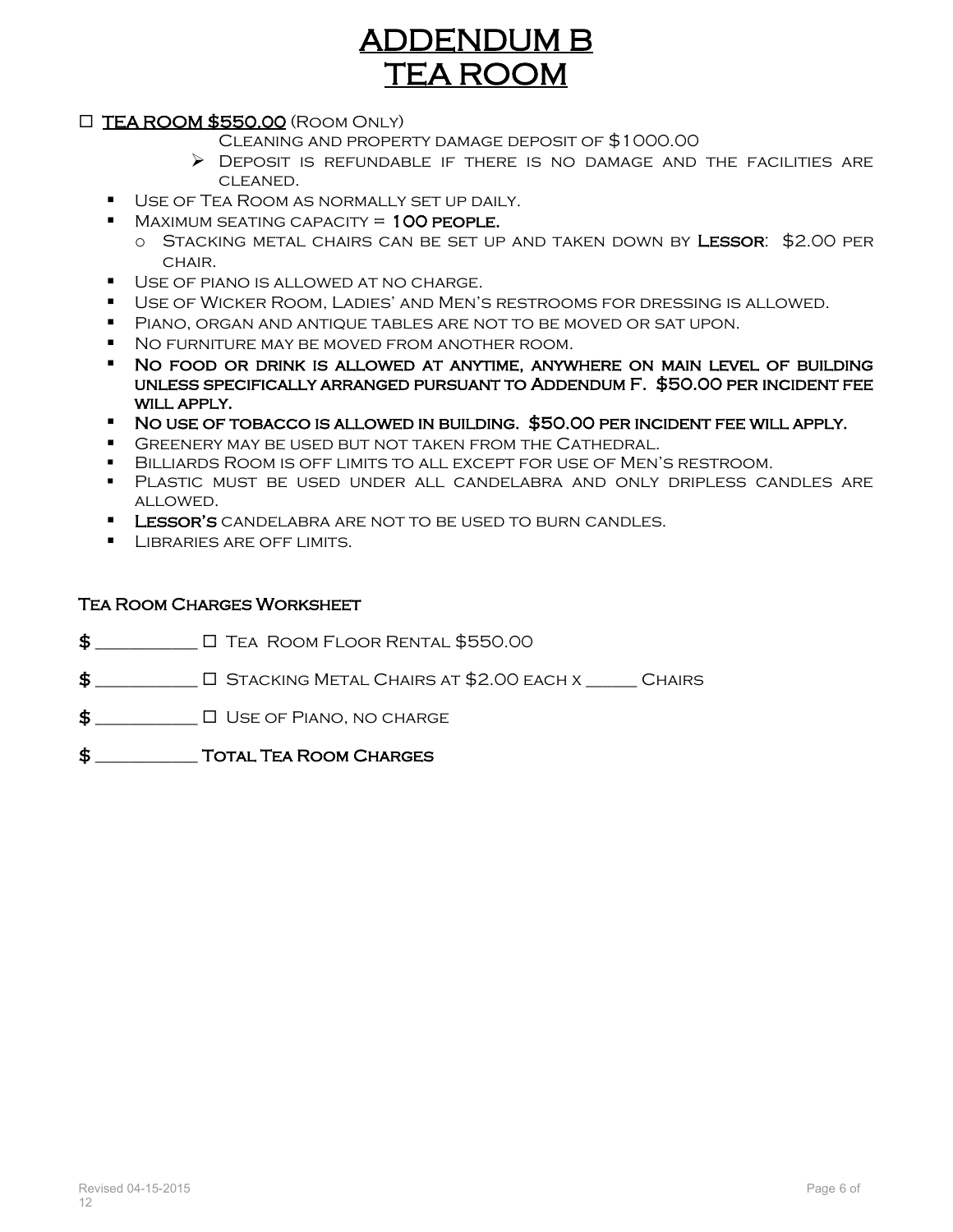## ADDENDUM C MAIN DINING ROOM

### DINING ROOM \$550.00 (Room Only)

- Cleaning and property damage deposit of \$1000.00
- $\triangleright$  Deposit is refundable if there is no damage and the facilities are cleaned.
- **USE OF MAIN DINING ROOM:** 
	- $\circ$  Maximum seating capacity = 400 people (no dance floor)
	- o With dance floor open, seats 275 people.
- Each table with 8 chairs can be set up for \$15.00 each.
- Each additional single table can be set up for \$5.00 each.
- Each additional single chair can be set up for \$1.25 each.
- **BEVERAGE SERVICE:** \$ .00, Includes water, coffee and hot or iced tea. Lessor will provide china, glassware and pitchers. Guests will serve themselves, Lessor will provide clean up. Alcoholic Beverage Service will be allowed in the Dining Room and/or Tea Room for additional fees set forth in ADDENDUM F. At no time is alcohol to be taken outside of the main dining room, tea room or building by Lessee or their guests. \$50.00 per incident fee WILL APPLY.
- Dual Projectors and Screens are available for \$150.00.
- No drinks of any kind are allowed on the dance floor.
- Plastic must be used under all candelabra and only dripless candles are allowed.
- Floating candles are permitted. centerpiece candles must be in hurricane glass.
- No use of tobacco is allowed in the building. \$50.00 per incident fee will apply.
- Use of silver refrigerator and freezer space is allowed if available. Use of coffee maker is allowed, however, Lessee must supply the coffee. Use of ice machine is allowed. Use of Microwave Oven is allowed.
- Trash bags and other cleaning supplies are not furnished.

### Dining Room Charges Worksheet

- $\frac{16}{2}$  \_\_\_\_\_\_\_\_\_\_\_\_\_\_\_\_\_  $\Box$  Dining Room Floor Rental \$550.00
- $$$  \_\_\_\_\_\_\_\_\_\_\_\_  $\Box$  Table with 8 Chairs x \_\_\_\_\_ settings x  $$15.00$
- $\textbf{\$}$   $\square$  Table x  $\square$  Tables X  $\text{\$5.00}$
- $$$  \_\_\_\_\_\_\_\_\_\_\_\_  $\Box$  Chair x \_\_\_\_\_ Chairs X  $$1.25$
- $\$\qquad \qquad \Box\ \text{BEVERAGE}$  SERVICE  $\$$  00
- $\$\quad$
- $\sharp$  Total Dining Room Charges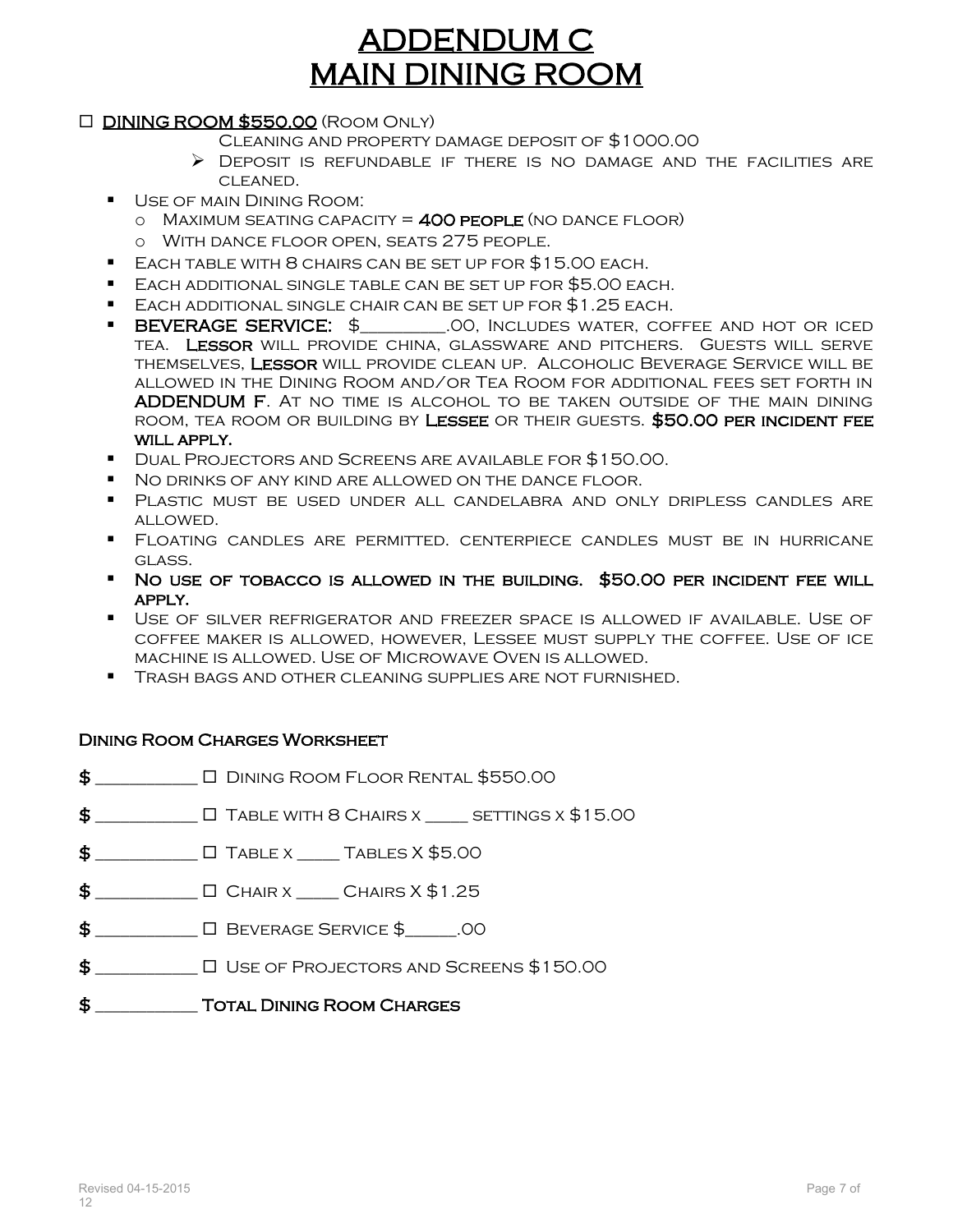# ADDENDUM D **KITCHEN**

### **D KITCHEN \$250.00**

- Cleaning and property damage deposit of \$1000.00
- Deposit is refundable if there is no damage and the facilities are cleaned.
- Use of available space in walk-in cooler and silver refrigerator is allowed.
- **PANTRY IS TO BE KEPT LOCKED.**
- No use of tobacco is allowed in building. \$50.00 per incident fee will apply.
- Kitchen rental includes the use of ovens, burners, griddles, and dish machine. IT DOES **NOT** INCLUDE THE USE OF ANY POTS AND PANS, CHAFING DISHES, UTENSILS, OR dishes.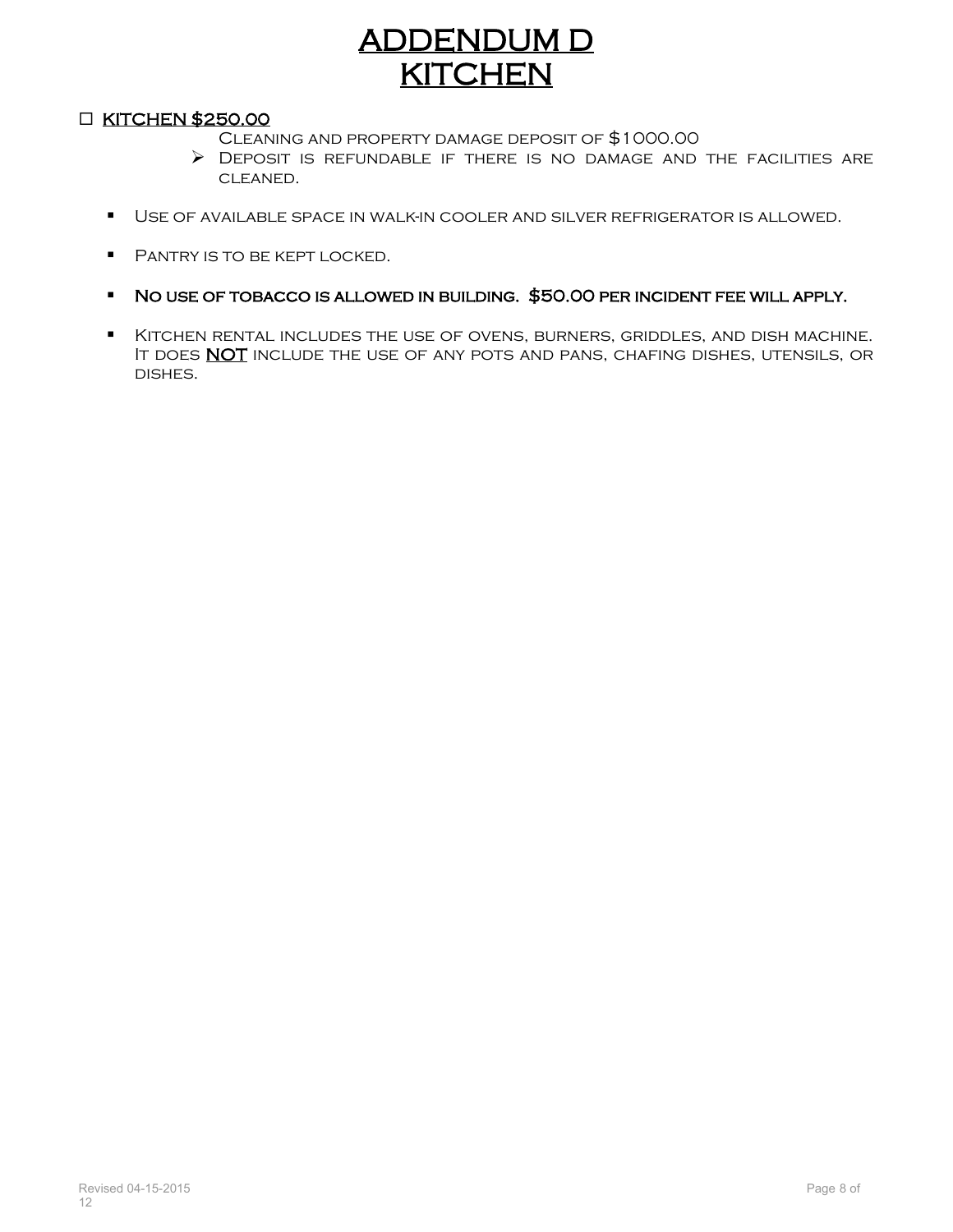## ADDENDUM E PHOTOGRAPHY

Hourly rental of the main floor areas (including the foyer and tea room areas) are allowed and includes having your photography sessions in the areas that are rented. However, if areas, other than those set out in this Lease are needed for photographs, those areas must be rented as well. LESSEE SHALL ADVISE LESSOR OF LESSEE'S INTENTION TO USE THESE AREAS AT THE TIME of your signing this Lease to insure the availability of the area(s) and so the utilities can be turned on in advance.

PHOTOGRAPHY REQUIRING ACCESS TO THE FACILITIES AT ANY TIME OTHER THAN DURING the event or outside of normal business hours will require an Attendant of the Building present at the rate of \$15.00 per hour, with a 2 hour minimum charge. Additional areas are rented by the hour and the rates are as follows:

- **AUDITORIUM (TOP LEVEL): \$100.00 PER HOUR**
- **LADIES TEA ROOM, FOYER OR STAIRCASE (MAIN LEVEL): \$75.00 PER HOUR.**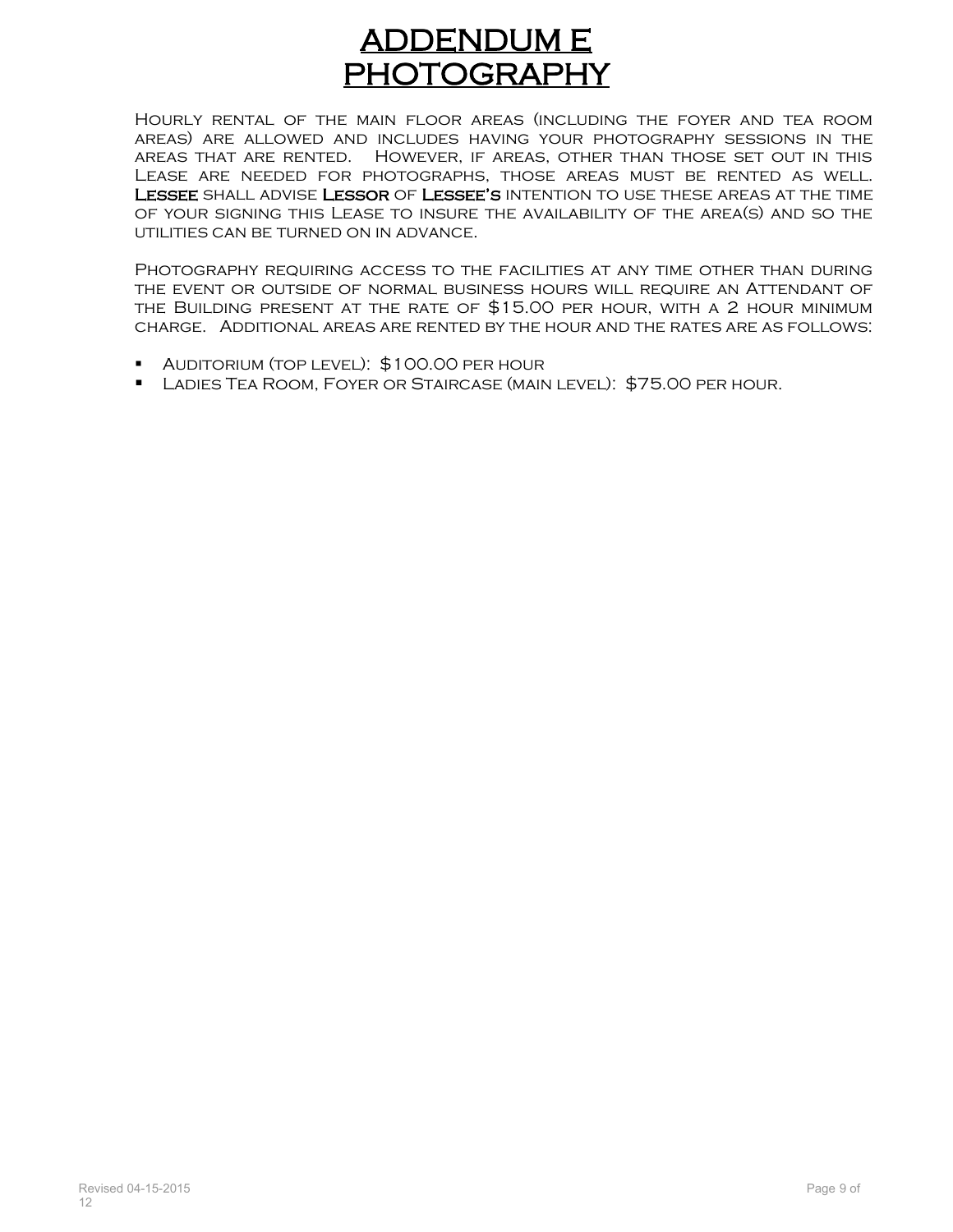## ADDENDUM F ALCOHOLIC BEVERAGE SERVICE

LESSOR MAINTAINS A LIQUOR BY THE DRINK LICENSE ACQUIRED THROUGH THE STATE OF Missouri, county of Jasper and City of Joplin and also maintains liability insurance for the premises. Accordingly, no outside alcoholic beverages will be allowed anywhere within the building unless provided by LESSOR pursuant to this Addendum.

- **LESSOR** WILL PROVIDE CASH OR OPEN BAR SERVICES FOR AN ADDITIONAL FEE OF \$30.00 per Bar (MAXIMUM OF 2 BARS) PER HOUR. LESSOR WILL PROVIDE 2 BAR Tenders per Bar per hour.
- Beverage prices are contained in Addendum F (1) attached hereto and incorporated herein.
- No alcoholic beverage will be removed from the room served. \$50 per incident fee will apply.
- All Bartenders have the right to refuse service of alcoholic beverages to underage or intoxicated individuals. Bartenders will request proof of age when necessary.
- Alcoholic beverage service may be established in the Tea Room with prior approval of the Lessor and under the same conditions as set forth above. However, there will be a limit of 1 bar and any reception shall last no more than 1 hour. Beverages will be allowed to be taken to the Dining Room at the end of the reception.
- Lessor will provide set up and cleanup of all necessary glassware or plastic WARE.
- Special beverages or brands of alcoholic beverages can be obtained by arrangement with the Lessor at least 30 days in advance. Per drink prices will be negotiated prior to the acquisition of the special beverage.

### Liquor Charges Worksheet

- $$$   $\Box$   $\Box$  Hourly Bar Charge at \$30.00/Hour x  $\Box$  Hours x  $\Box$  Bar(s)
- \$ \_\_\_\_\_\_\_\_\_\_\_\_ Open Bar, Beer/Wine at \$3.00/Glass x \_\_\_\_\_\_ Servings
- $\textcolor{red}{\$}$   $\Box$  Open Bar, Craft Beer at \$4.00/Glass x  $\Box$  Servings
- \$ \_\_\_\_\_\_\_\_\_\_\_\_ Open Bar, Mixed Drinks at \$5.00/Glass x \_\_\_\_\_\_ Servings
- $\$\text{}$   $\Box$  Open Bar, Prem. Scotch at \$8.00/Glass x  $\phantom{0}$  Servings
- \$ \_\_\_\_\_\_\_\_\_\_\_\_ Keg of Beer at \$300.00/Keg x \_\_\_\_\_\_ Kegs
- $\frac{1}{2}$   $\Box$  WINE AT \$40.00/BOX x BOXES
- \$ \_\_\_\_\_\_\_\_\_\_\_\_ Special Orders by arrangement
- $\sharp$  Total Bar Charges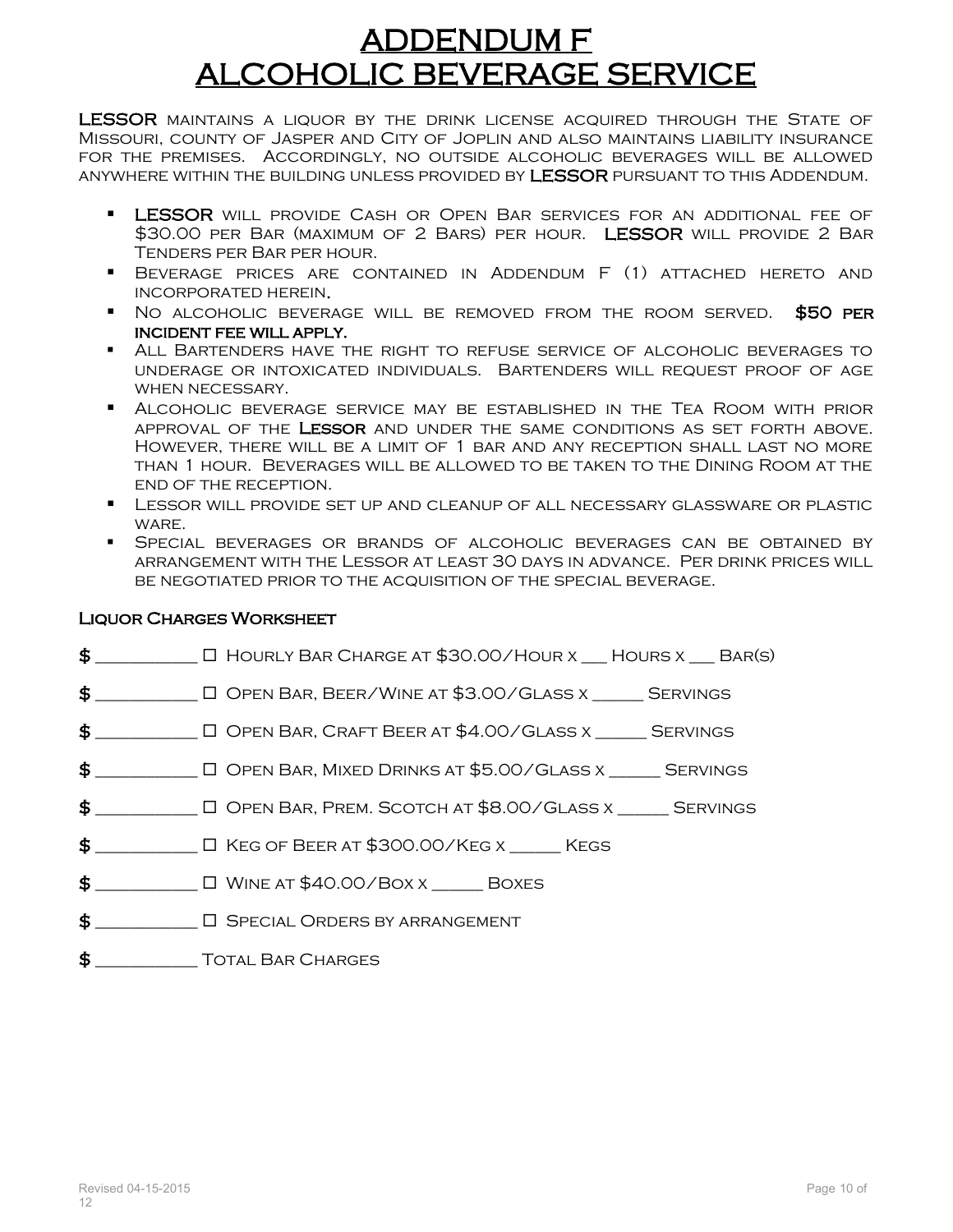## ADDENDUM G Cleaning Check List

All cleaning is to be completed immediately following the event\* unless prior arrangements, in writing, have been made and approved by Lessor, or if Lessee has arranged with Lessor to be responsible for the cleaning. Cleaning services are available at the rate of \$15.00 per hour per person.

PLEASE NOTE: SHOULD THERE BE ANY DAMAGE TO THE BUILDING AND/OR STAINS ON THE CARPET AS A RESULT OF LESSEE'S USE OF THE FACILITY, ALL CLEANING AND/OR PROPERTY damage deposits will be held until any damage has been repaired and/or stains removed. Any money remaining after paying for professional repairs and/or cleaning will be refunded to Lessee.

#### Auditorium, North and South Lodge Rooms, and Ladies Tea Room:

- $\Box$  PICK UP AND REMOVE ALL CLOTHING, HANGERS, ETC.
- **D** PICK UP ALL TRASH
- Vacuum carpeted floors
- Be sure any wax is cleaned from floors, alters, etc.
- $\Box$  In all restrooms used, remove all trash and sweep floors
- **D** SWEEP ANY STEPS USED

#### Dining Room and Kitchen:

- $\Box$  REMOVE ALL TRASH AND PLACE IN THE OUTSIDE DUMPSTER LOCATED TO THE EAST OF the kitchen door. Lessee will provide trash bags.
- $\Box$  WIPE DOWN ALL TABLES.
- $\Box$  REMOVE ALL DECORATIONS.
- $\Box$  Vacuum carpeted floors.
- $\Box$  REMOVE ALL TRASH AND SWEEP FLOORS IN RESTROOMS.
- $\Box$  SWEEP AND, IF NEEDED, MOP KITCHEN FLOOR.
- $\Box$  Be sure all outside trash (i.e. cans, bottles, cigarette butts, etc., resulting from your event) around the building is picked up and put in dumpster

\*Check with the Attendant of the Building before leaving to inspect areas used and cleaned to make sure everyone agrees with the inspection and building condition.